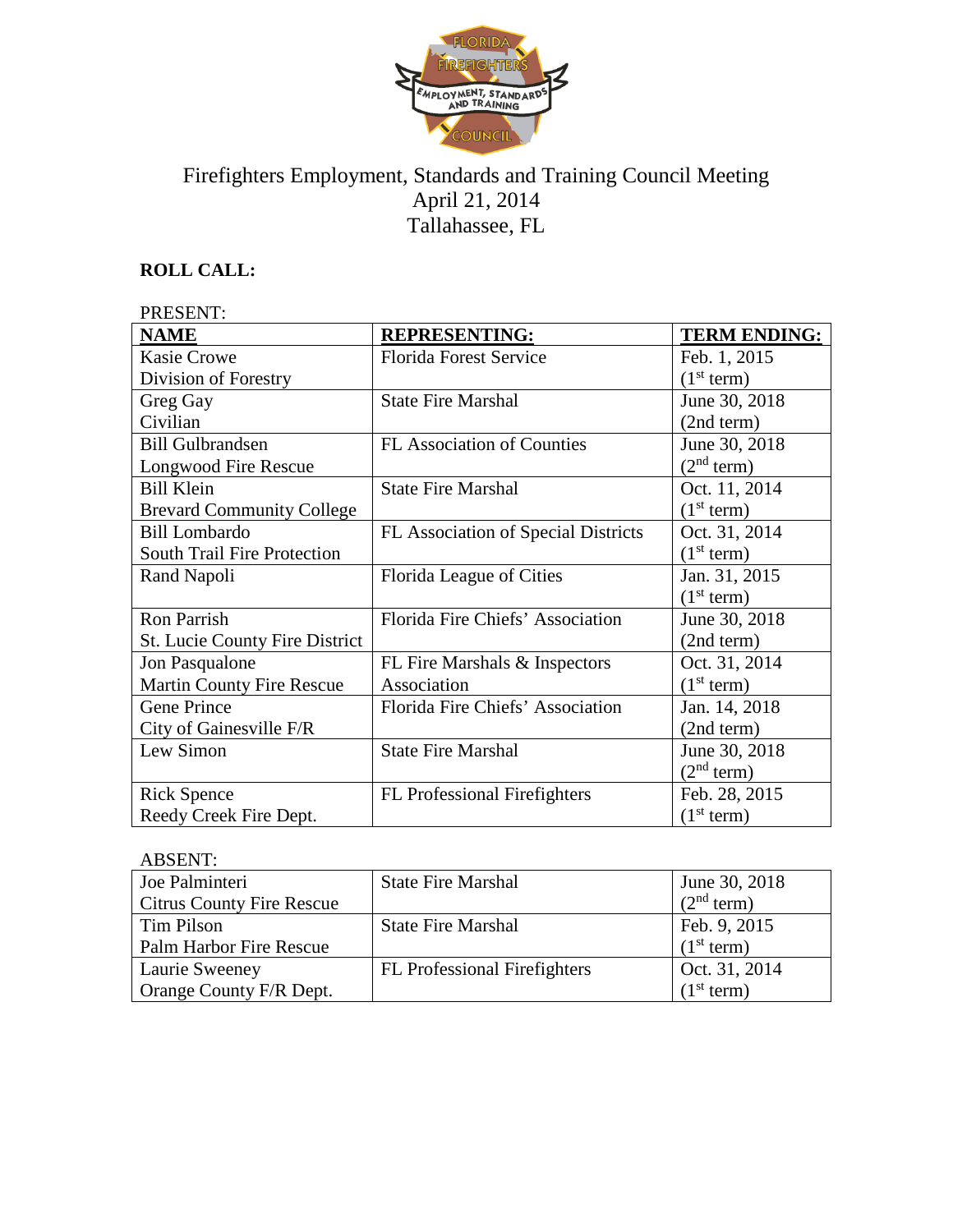The Firefighters Employment, Standards and Training Council meeting was called to order.

**On a motion duly made**, the minutes from the Firefighters Employment, Standards and Training Council meeting held on January 23, 2014 were approved.

## **Motion carried**.

## **REPORT FROM DIVISION:** *given by Director, Julius Halas*

- Fire College may receive over 2 million dollars for infrastructure updates this year.
- Legislature going well
	- o Focusing on rural areas
	- o Fire prevention

## **REPORT FROM THE BUREAU:** *given by Bureau Chief, Barry Baker,*

- Fire Officer
	- o Transition is going well. Pass rate up
	- o DOE no impact on students taking fire officer program through certificate program, associate level or baccalaureate level programs
- FF/EMT
	- o MOU (memorandum of understanding) in draft
	- o Transition August 2015
- FF Retention
	- o Rule took effect 3/24/14
	- o Stipulation agreements still being sent and processed
	- o Agreements available until September 20, 2014
	- o Without agreement, certification will be revoked
	- o New class has been designed and will be piloted at FSFC and then made available at other facilities.
- Fire Safety Officer Certification
	- o Third workshop was held
	- o Hope to finalize at summer conference
- FLUSAR/HazMat
	- o First workshop held
	- o Second workshop at summer conference
	- o Hope to finish by early 2015
- Legislative Budget Requests (LBR's)
	- o New Burn building
	- o Flammable Liquid Pit
	- o Security
	- o Lighting
	- o New Pumpers